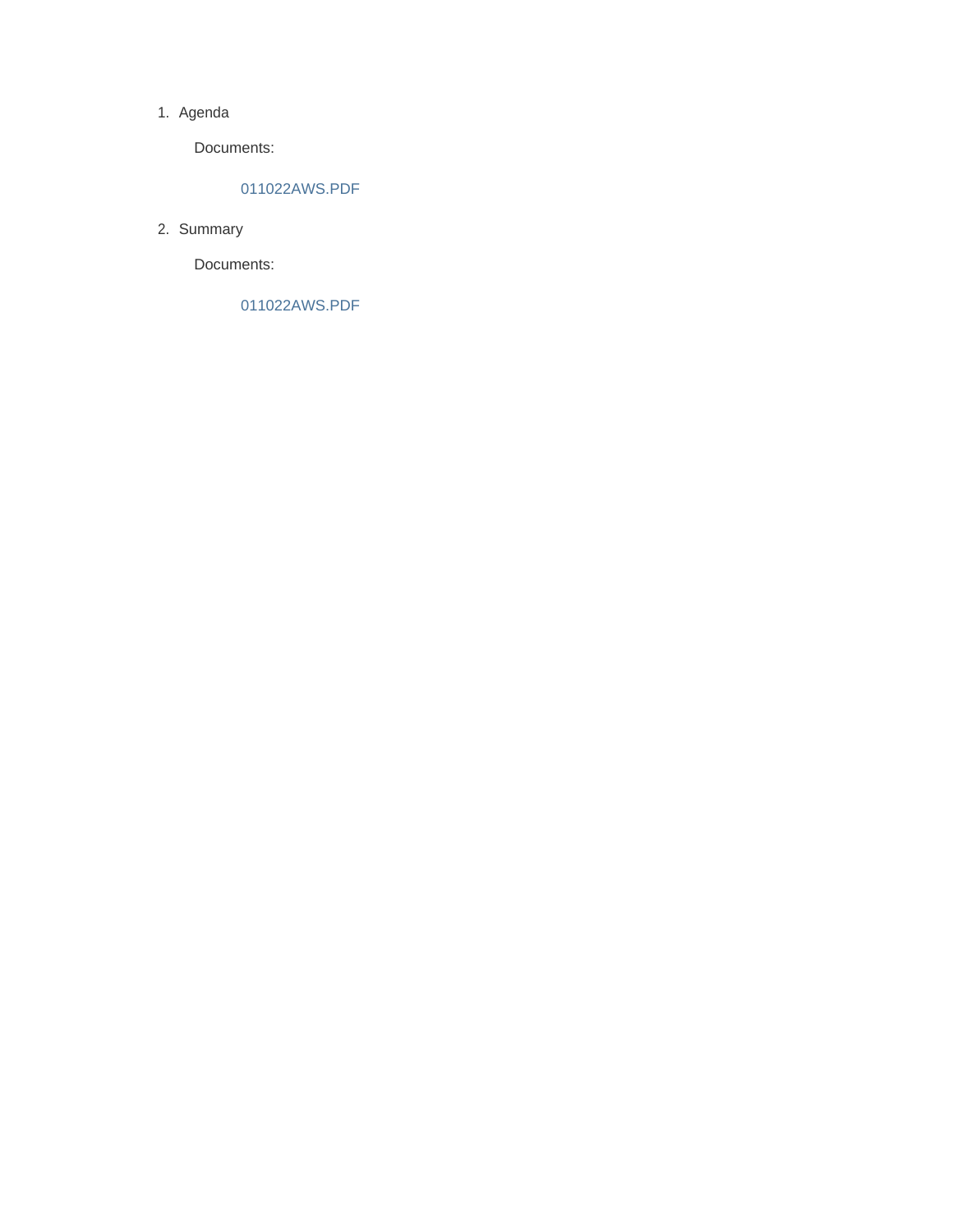

# **City of Marietta**

205 Lawrence Street Post Office Box 609 Marietta, Georgia 30061

# **Meeting Agenda**

# **CITY COUNCIL AGENDA WORK SESSION**

*R. Steve Tumlin, Mayor Cheryl Richardson, Ward 1 Grif Chalfant, Ward 2 Johnny Walker, Ward 3 Andy Morris, Ward 4 M. Carlyle Kent, Ward 5 Andre L. Sims, Ward 6 Joseph R. Goldstein, Ward 7*

| Monday, January 10, 2022 | 5:15 PM | <b>Council Chamber</b> |
|--------------------------|---------|------------------------|
|                          |         |                        |

# **CALL TO ORDER:**

## **MINUTES:**

| 20211162         | <b>Agenda Work Session - December 6, 2021</b>                                                                                                                                                                                                             |  |
|------------------|-----------------------------------------------------------------------------------------------------------------------------------------------------------------------------------------------------------------------------------------------------------|--|
|                  | Review and approval of the December 6, 2021 Agenda Work Session minutes.                                                                                                                                                                                  |  |
| <b>BUSINESS:</b> |                                                                                                                                                                                                                                                           |  |
| 20220032         | <b>BLW Report</b>                                                                                                                                                                                                                                         |  |
|                  | Council Member Andy Morris gives the Board of Lights and Water (BLW) report for the<br>meeting held on Monday, January 10, 2022.                                                                                                                          |  |
| 20211122         | Laurel Park Tennis Center Independent Contractor Agreement Renewal                                                                                                                                                                                        |  |
|                  | Motion approving the 1st Modification to the Independent Contractor Agreement with<br>Tennis Dynamics, LLC., extending the term for operations of the Laurel Park Tennis Center<br>until December 31, 2025.                                               |  |
| 20211127         | <b>Custer Park Soccer Complex Independent Contractor Agreement Renewal</b>                                                                                                                                                                                |  |
|                  | Motion approving the 1st Modification to the Independent Contractor Agreement with the<br>YMCA of Metro Atlanta through its McCleskey-N.E. Cobb Branch, extending the<br>term for operations of the Custer Park Sports Complex through December 31, 2025. |  |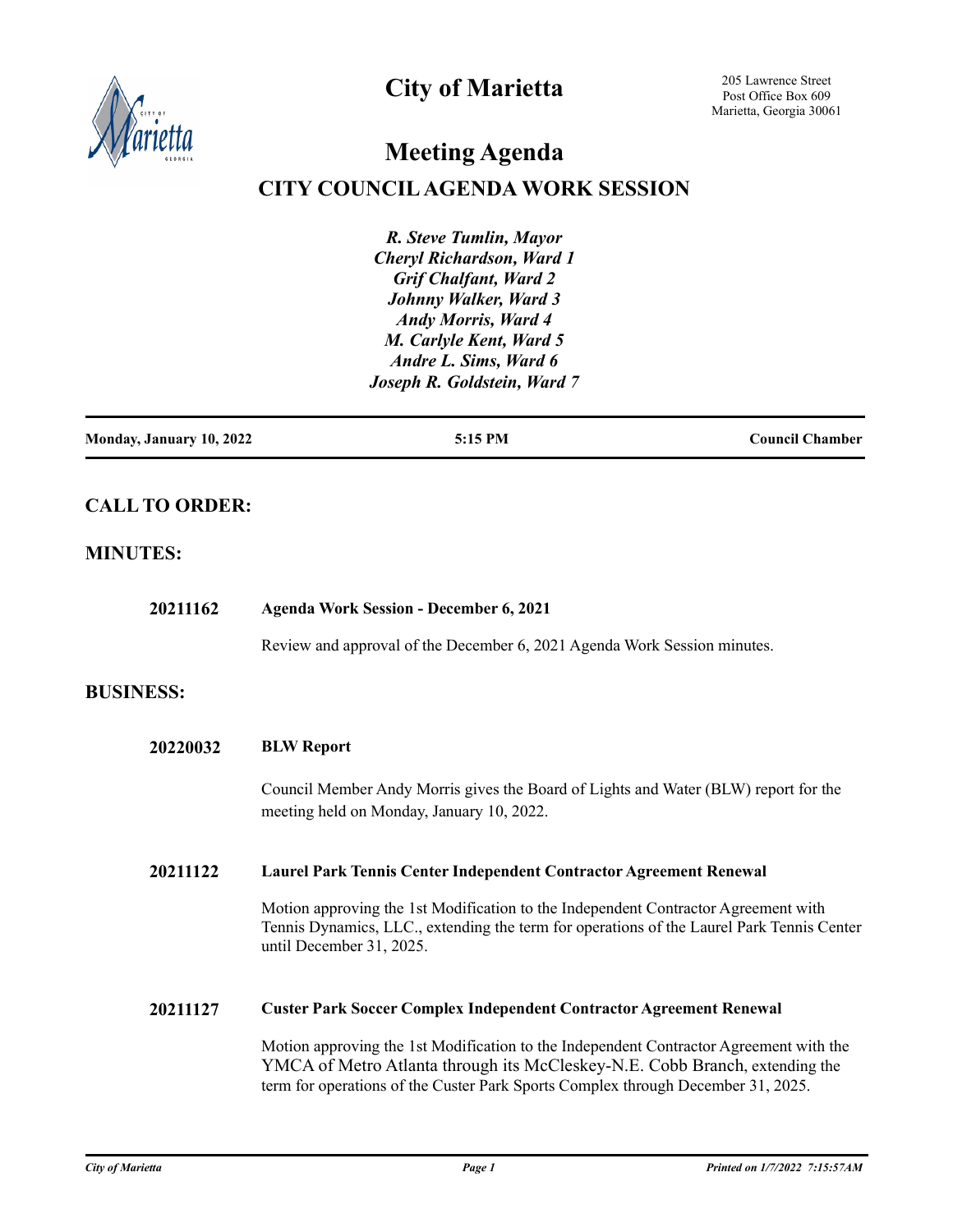#### **20211124 Unexpired Contracts**

Motion to approve certain unexpired contracts to ratify in accordance with Section 36-30-3 of the Official Code of Georgia Annotated (O.C.G.A.).

#### **20211126 2022 City of Marietta Comprehensive Plan Steering Committee**

Designate at least one member of Council to serve on the comprehensive plan steering committee.

#### **20220015 74 North Park Square**

Discussion about the blighted property located at 74 North Park Square. "The Vacant Hole on The Marietta Square". This property has had a negative economic impact on our downtown area, attracts rodents and is an eyesore and has become unsanitary. Consideration of possible condemnation.

*Requested by Council Member Walker*

#### **20220028 Annual Financial Audit Report FY2021**

Motion to receive and file the FY2021 Annual Financial Audit Report.

#### **20220033 Draft City Council Agenda**

Review and approval of the Wednesday, January 12, 2022, DRAFT City Council Agenda.

#### **20220034 Executive Session**

Executive Session to discuss legal, personnel, and/or real estate matters.

### **ADJOURNMENT:**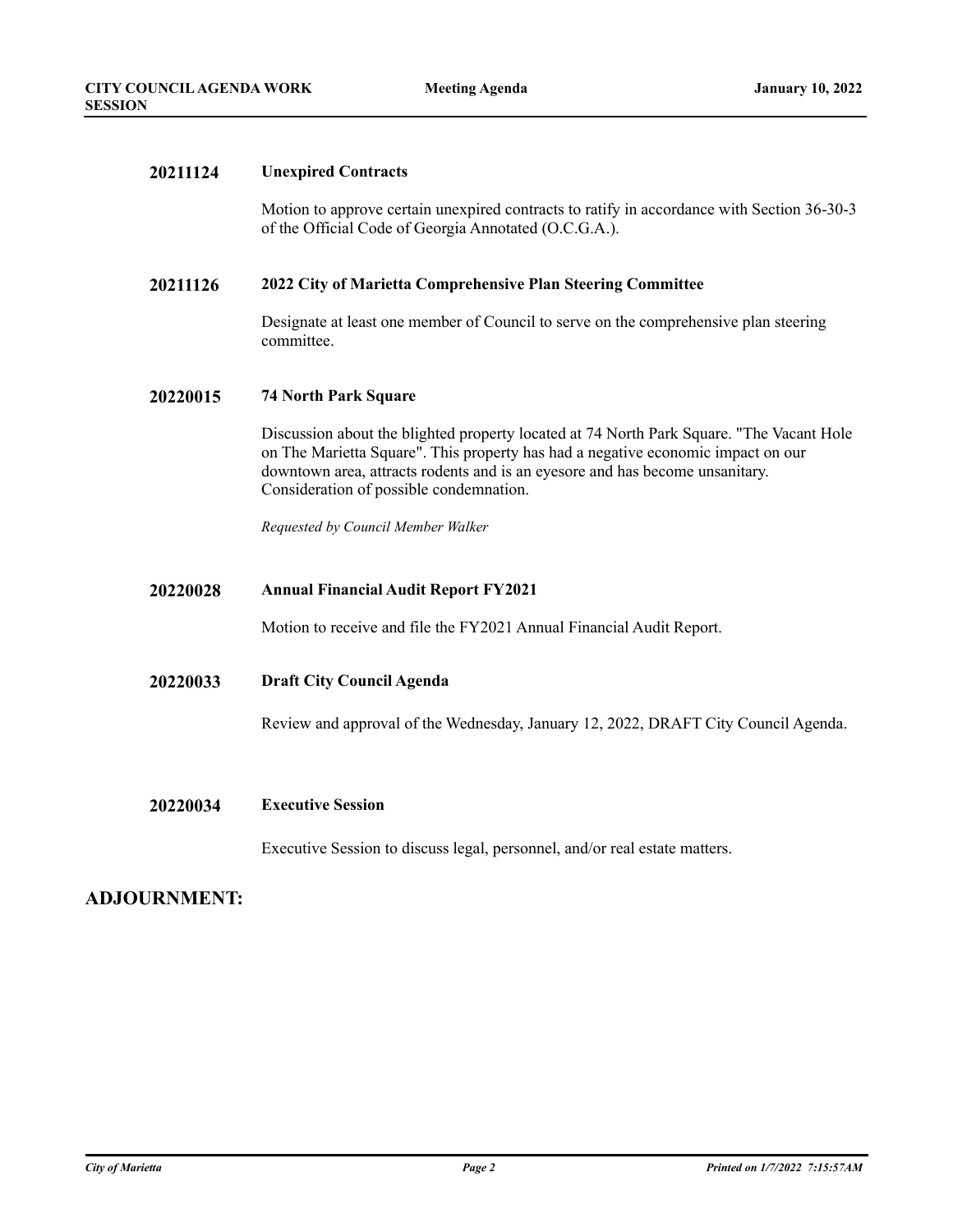



l,

# **Meeting Summary CITY COUNCIL AGENDA WORK SESSION**

*R. Steve Tumlin, Mayor Cheryl Richardson, Ward 1 Grif Chalfant, Ward 2 Johnny Walker, Ward 3 Andy Morris, Ward 4 M. Carlyle Kent, Ward 5 Andre L. Sims, Ward 6 Joseph R. Goldstein, Ward 7*

| Monday, January 10, 2022 | 5:15 PM                                                                                                                                                                                                                                                      | <b>Council Chamber</b> |
|--------------------------|--------------------------------------------------------------------------------------------------------------------------------------------------------------------------------------------------------------------------------------------------------------|------------------------|
| 20211162                 | <b>Agenda Work Session - December 6, 2021</b>                                                                                                                                                                                                                |                        |
|                          | Review and approval of the December 6, 2021 Agenda Work Session minutes.<br><b>Approved and Finalized</b>                                                                                                                                                    |                        |
| 20220032                 | <b>BLW Report</b>                                                                                                                                                                                                                                            |                        |
|                          | Council Member Andy Morris gives the Board of Lights and Water (BLW) report<br>for the meeting held on Monday, January 10, 2022.                                                                                                                             |                        |
|                          | Recommended for Approval - Consent Agenda                                                                                                                                                                                                                    |                        |
| 20211122                 | Laurel Park Tennis Center Independent Contractor Agreement Renewal                                                                                                                                                                                           |                        |
|                          | Motion approving the 1st Modification to the Independent Contractor Agreement<br>with Tennis Dynamics, LLC., extending the term for operations of the Laurel<br>Park Tennis Center until December 31, 2025.                                                  |                        |
|                          | <b>Recommended for Approval - Consent Agenda</b>                                                                                                                                                                                                             |                        |
| 20211127                 | <b>Custer Park Soccer Complex Independent Contractor Agreement Renewal</b>                                                                                                                                                                                   |                        |
|                          | Motion approving the 1st Modification to the Independent Contractor Agreement<br>with the YMCA of Metro Atlanta through its McCleskey-N.E. Cobb Branch,<br>extending the term for operations of the Custer Park Sports Complex through<br>December 31, 2025. |                        |
|                          | Recommended for Approval - Consent Agenda                                                                                                                                                                                                                    |                        |
| 20211124                 | <b>Unexpired Contracts</b>                                                                                                                                                                                                                                   |                        |
|                          | Motion to approve certain unexpired contracts to ratify in accordance with Section                                                                                                                                                                           |                        |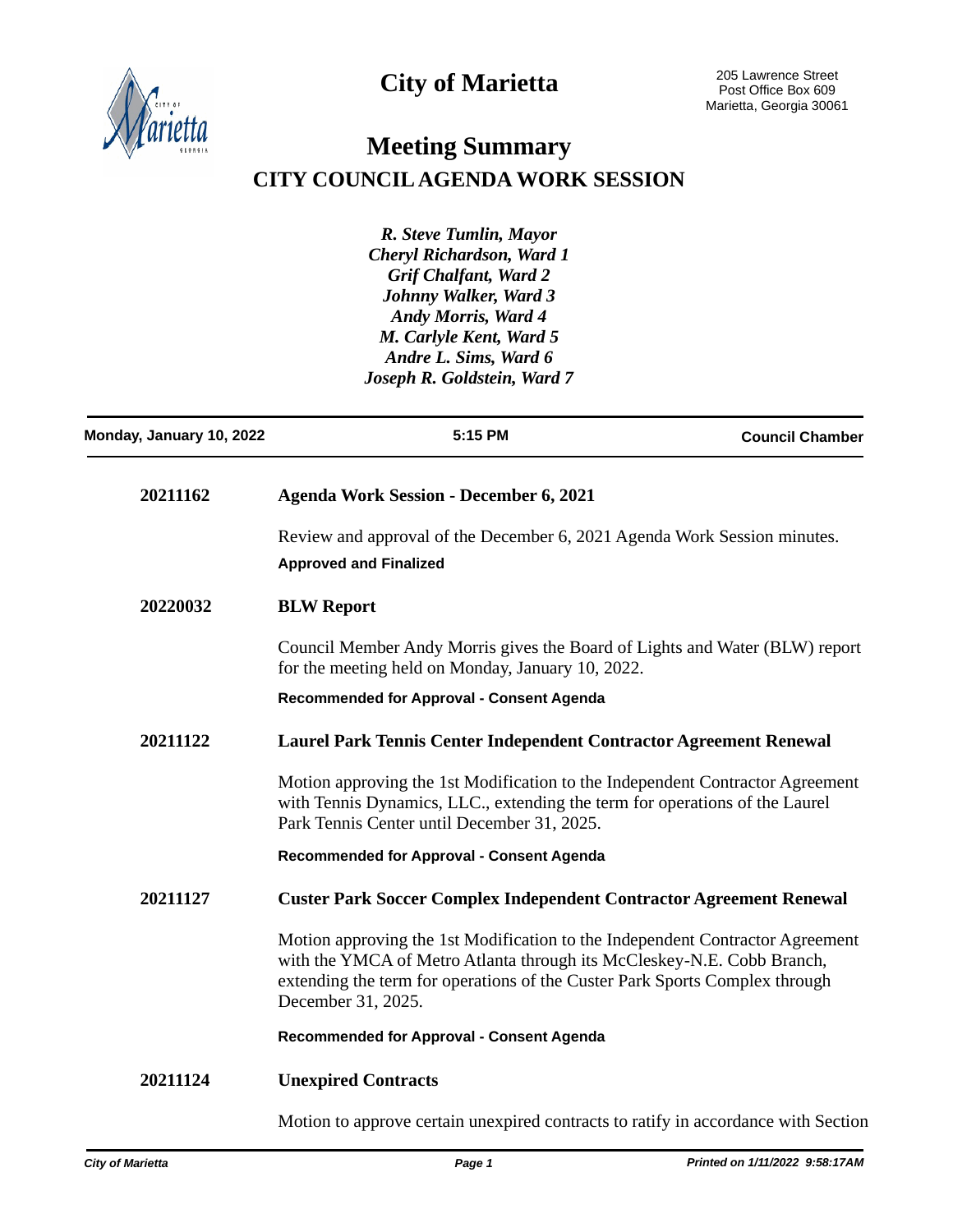|          | 36-30-3 of the Official Code of Georgia Annotated (O.C.G.A.).<br>Recommended for Approval - Consent Agenda                                                                                                                                                                                              |  |
|----------|---------------------------------------------------------------------------------------------------------------------------------------------------------------------------------------------------------------------------------------------------------------------------------------------------------|--|
| 20211126 | 2022 City of Marietta Comprehensive Plan Steering Committee                                                                                                                                                                                                                                             |  |
|          | Motion to appoint Council Member Joseph Goldstein & Council Member M<br>Carlyle Kent to serve on the comprehensive plan steering committee.                                                                                                                                                             |  |
|          | <b>Recommended for Approval - Consent Agenda</b>                                                                                                                                                                                                                                                        |  |
| 20220015 | <b>74 North Park Square</b>                                                                                                                                                                                                                                                                             |  |
|          | Discussion about the blighted property located at 74 North Park Square. "The<br>Vacant Hole on The Marietta Square". This property has had a negative economic<br>impact on our downtown area, attracts rodents and is an eyesore and has become<br>unsanitary. Consideration of possible condemnation. |  |
|          | Requested by Council Member Walker                                                                                                                                                                                                                                                                      |  |
|          | <b>Discussed</b>                                                                                                                                                                                                                                                                                        |  |
| 20220028 | <b>Annual Financial Audit Report FY2021</b>                                                                                                                                                                                                                                                             |  |
|          | Motion to receive and file the FY2021 Annual Financial Audit Report.<br><b>Tabled</b>                                                                                                                                                                                                                   |  |
| 20220033 | <b>Draft City Council Agenda</b>                                                                                                                                                                                                                                                                        |  |
|          | Review and approval of the Wednesday, January 12, 2022, DRAFT City Council<br>Agenda.                                                                                                                                                                                                                   |  |
|          | -under Minutes: Agenda items 20211064, 20211164, 20211165 and 20220027<br>were added to the consent agenda.                                                                                                                                                                                             |  |
|          | -under Council Appointments: Agenda items 20220042, 20211139, 20211130 and<br>20220016 were added to the consent agenda.                                                                                                                                                                                |  |
|          | -under Ordinances: Agenda item 20211077 was added to the consent agenda as a<br>Motion to Table.                                                                                                                                                                                                        |  |
|          | -under City Attorney: Agenda items 20220019 and 20220038 were added to the<br>consent agenda.                                                                                                                                                                                                           |  |
|          | -under Economic/Development: Agenda item 20211110 was added to the consent<br>agenda.                                                                                                                                                                                                                   |  |
|          | -under Judicial/Legislative: Agenda item 20211123 was added to the consent<br>agenda.                                                                                                                                                                                                                   |  |
|          | -under Public Works: Agenda items 20211114 and 20211115 were added to the<br>consent agenda.                                                                                                                                                                                                            |  |

#### **Discussed**